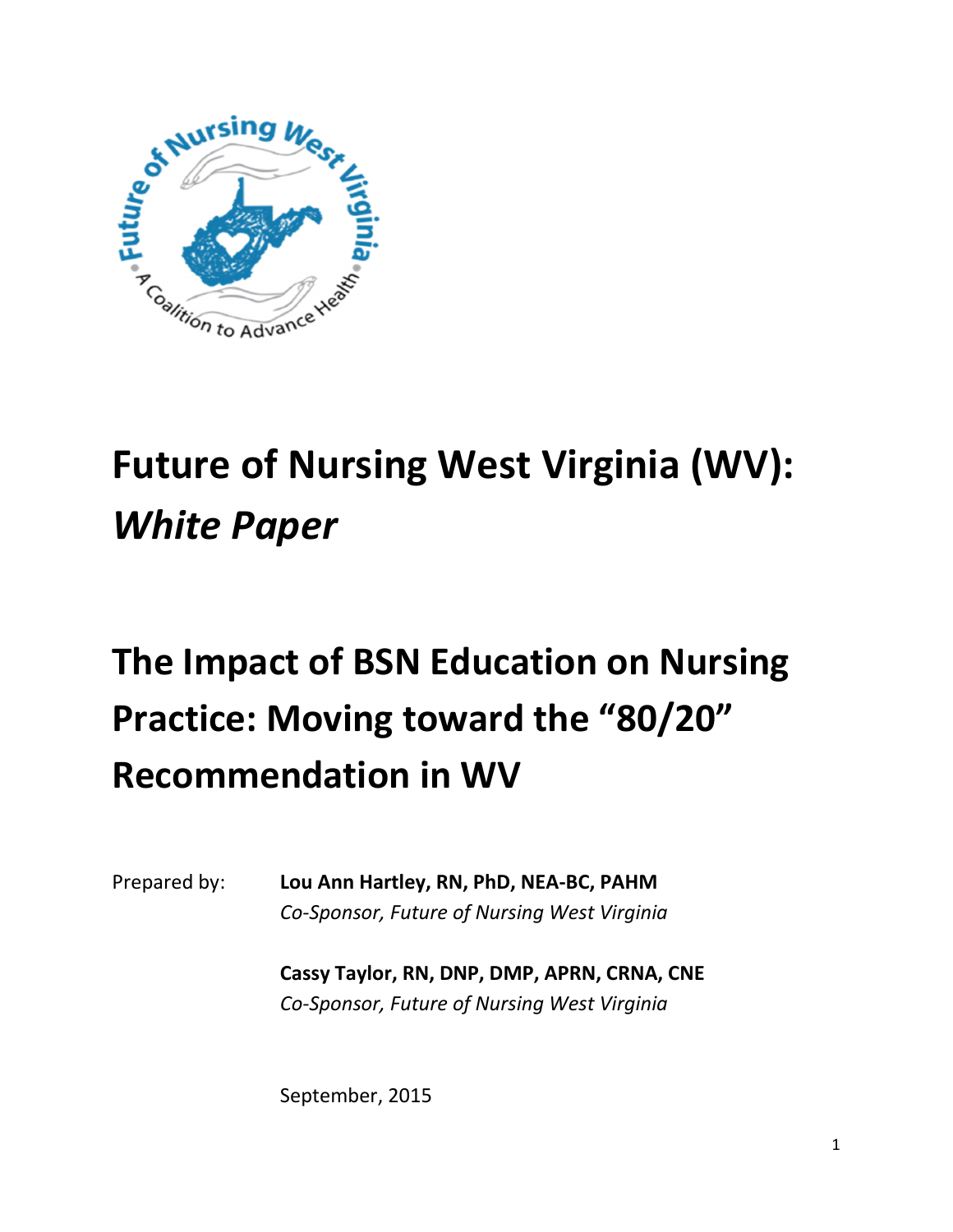## **Executive Summary**

Research reveals that BSN prepared RNs practicing in hospitals results in:

- •Decreased mortality rates
- •Decreased readmissions
- •Increased likelihood of failure to rescue a patient
- •Improved reduction of hospital-acquired conditions such as pressure ulcers and pulmonary embolism

•Reductions in length of stay, mortality related to heart failure, and lower rates of postsurgery mortality

•BSN nurses are more satisfied with jobs, tend to stay in positions longer and are 4 times more likely to pursue graduate education

WV is not only falling short of the IOM recommendation to increase the number of BSN nurses (40%); WV has also failed to graduate more BSN prepared nurses than ADN nurses in the last two years. This is a dangerous trend that can have detrimental results to the citizens of WV in terms of current and future health care delivery and outcomes.

The percentage of cumulative BSN (BSN + MSN + Doctorate in Nursing) nurses has increased from 36.69% in 2010 to 40.49% in 2014, a 3.8% increase while the percentage of ADN nurses has remained at a steady state rate of about 44%. Since the majority of nurses work full time (74%) and in hospitals (59%), as the organizational nursing policy makers, Chief Nursing Officers (CNOs) are essential to achieve this recommendation.

Key solutions to increase the number of nurses with baccalaureate degrees from 40% to 80% by 2020 are to provide CNOs with the current data regarding BSN preparation so that they can be successful in increasing the proportion of BSN-prepared RNs in their organization and identify the barriers to pursuing BSN education in hospitals for RNs who want to pursue educational advancement (ADN-to- BSN and RN-to-MSN).

While the literature substantiates the link between BSN preparation and enhanced patient outcomes, there is not a statewide plan to assist nursing leaders and educators in increasing the proportion of BSN-prepared RNs in WV. Without a plan or an urgency to address this problem, no advancement in education or practice will commence. The purpose of this white paper is to define the problem, describe the plan, and establish a call to action for increasing the proportion of BSN nurses in WV.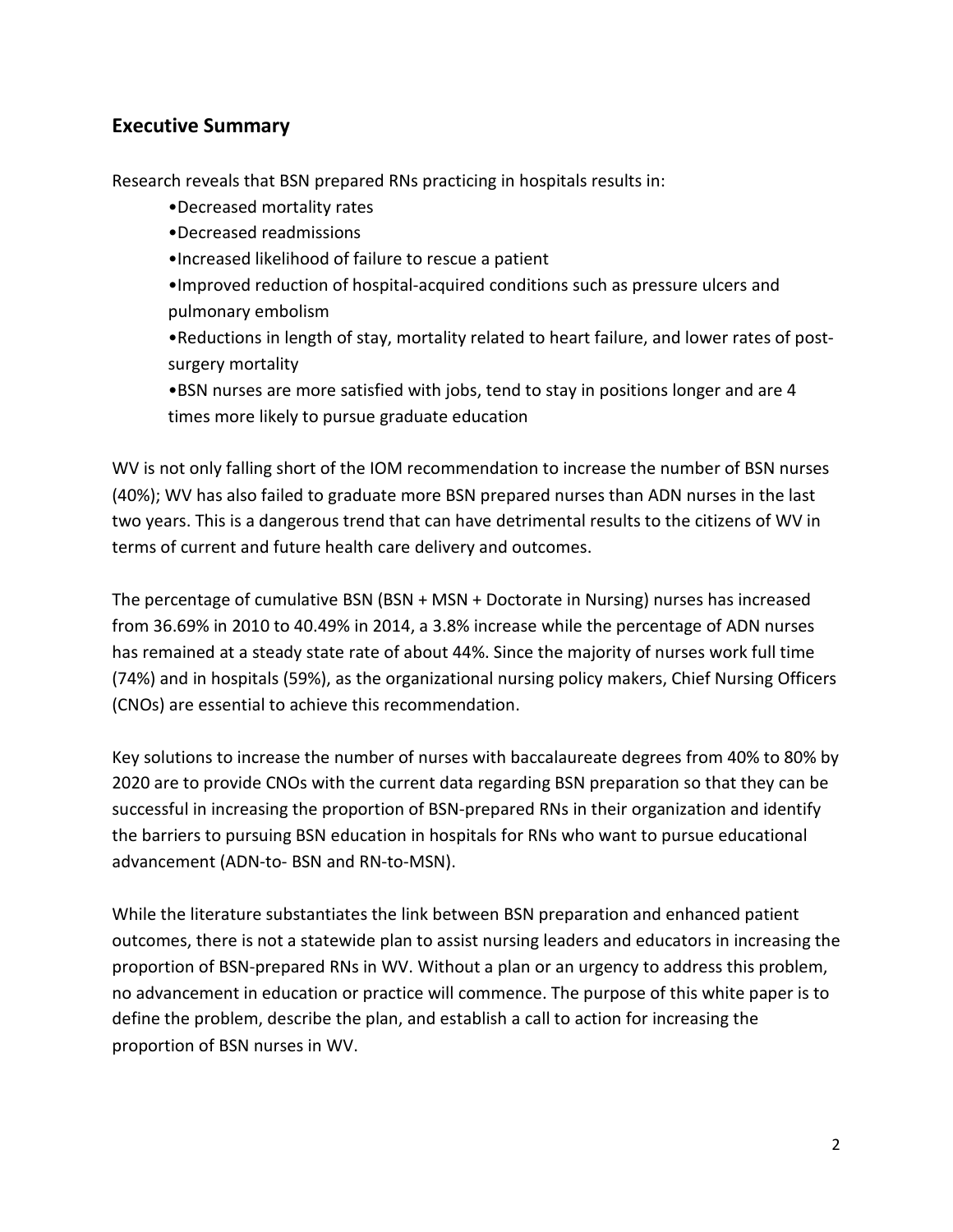## **Introduction**

The profession of nursing is currently challenged with unprecedented increases in patient acuity, increased length of stay, hospital-acquired conditions, and readmissions. The Institute of Medicine (IOM) has publically recommended 80% BSN preparation of the RN workforce by 2020 to adequately prepare the profession to deal with these complexities (IOM, 2010).

Evidence that BSN preparation actually makes a difference for patients, healthcare organizations, and the profession of nursing actually exits. Research reveals BSN preparation in hospitals results in:

- 5% decrease in patient mortality within 30 days of admission (Aiken et al., 2003)
- Increased likelihood of failure to rescue for every 10% increase in the proportion of BSN preparation (Aiken, 2003).
- Decreased patient mortality in hospitalized patients (Estabrooks et al., 2005)
- Improved hospital-acquired pressure ulcers (Blegan et al., 2013)
- Improved pulmonary embolism (Blegan et al., 2013)
- Improved length of stay (Blegan et al., 2013)
- Improved mortality related to heart failure (Blegan et al., 2013)
- Lower rates of post-surgery mortality (Kutney, 2013)
- More satisfaction with jobs and tend to stay in positions longer (Ingersoll et al., 2003)
- 4 times more likely to pursue graduate education (Aiken et al., 2009)

While the literature substantiates the link between BSN preparation and enhanced patient outcomes, there is not a statewide plan to assist in increasing the proportion of BSN-prepared RNs in WV. What follows is defining the problem, describing the plan, and establishing a call to action for increasing the number of BSN nurses in WV.

#### **Problem Definition**

While there has been a steady increase in the number of Registered Nurses in WV over ten years (Figure 1), the percentage of BSN nurses (32%) is well below the percentage of ADN (44%) based on 2014 data (Table 1). The percentage of cumulative BSN (BSN + MSN + Doctorate) nurses has increased from 36.69% in 2010 to 40.49% in 2014, a 3.8% increase while the percentage of ADN nurses has remained at a steady rate of about 44%. The number of cumulative BSN nurses has grown by 23.18% from 2010 to 2014. By comparison, the number of ADN nurses has grown by 9.14% from 2010 to 2014. Even though the absolute number of ADN nurses has grown by less than the absolute number of cumulative BSN nurses, cumulative BSN nurses still comprise a smaller percentage of total nurses in WV.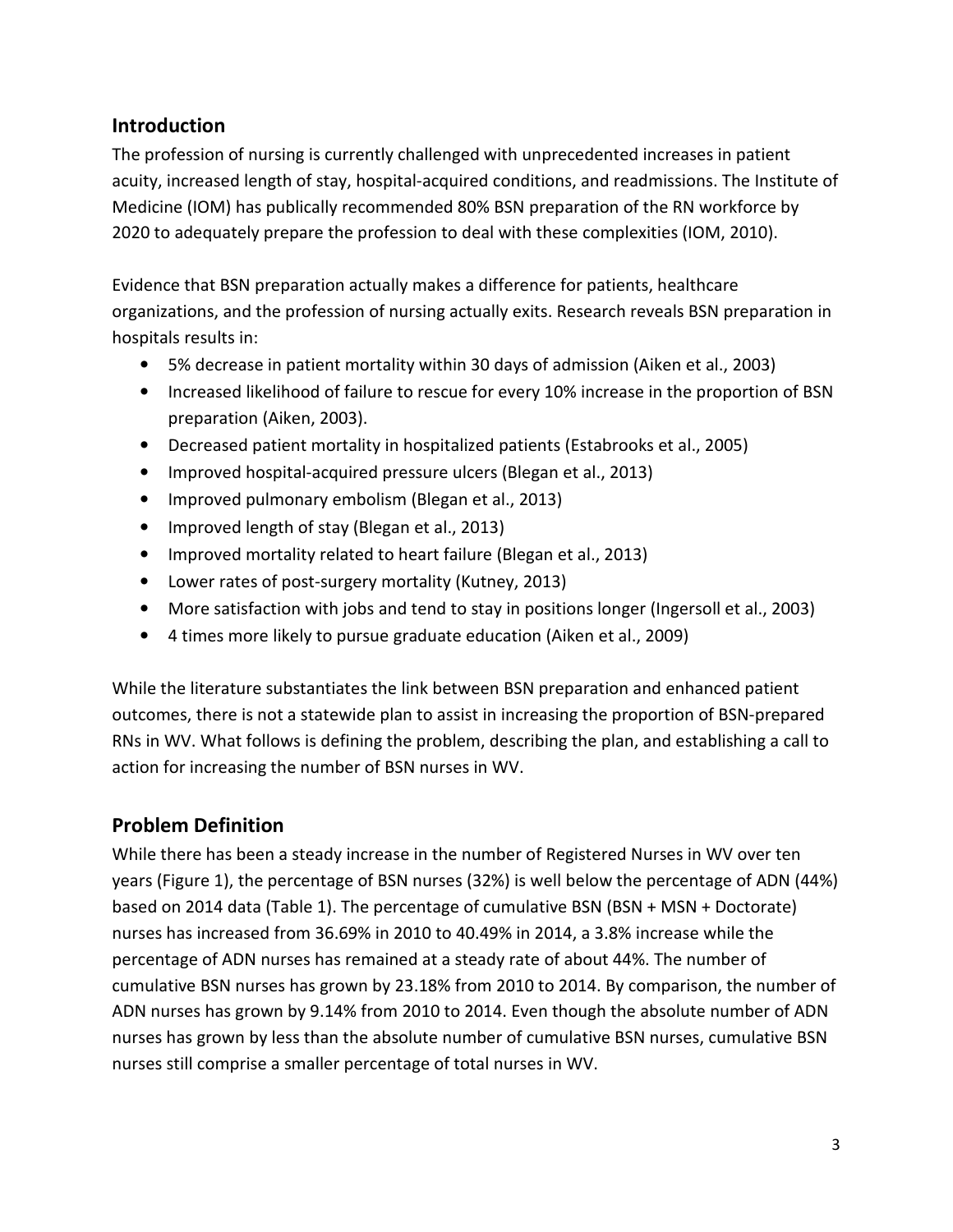

**Total Number of WV Registered Professional Nurses by Year (2004 to 2014)** 

Source: WV Board of Examiners for Registered Professional Nurses Annual Report, 2014.

#### **Table 1.**

**Figure 1.** 

| Year | <b>Diploma</b> | <b>ADN</b> | <b>Bachelors</b><br>in other<br>field | <b>BSN</b> | <b>Masters</b><br>in other<br>field | <b>MSN</b> | <b>Doctorate</b><br>of Nursing | <b>Doctor</b><br>ate in<br>other<br>field | <b>Cumulative</b><br>BSN <sup>*</sup> | <b>Total</b> |
|------|----------------|------------|---------------------------------------|------------|-------------------------------------|------------|--------------------------------|-------------------------------------------|---------------------------------------|--------------|
| 2010 | 9.5            | 45         | 4.5                                   | 29.9       | 3.7                                 | 6.5        | 0.29                           | 0.68                                      | 36.69                                 | 28218        |
| 2011 | 8.6            | 45         | 4                                     | 30.7       | 3.6                                 | 6.8        | 0.32                           | 0.64                                      | 37.82                                 | 29196        |
| 2012 | 7.9            | 44         | 4                                     | 31.2       | 3.4                                 | 7.1        | 0.39                           | 0.70                                      | 38.69                                 | 30057        |
| 2013 | 7.5            | 44         | 4                                     | 31.7       | 3.4                                 | 7.7        | 0.42                           | 0.72                                      | 39.82                                 | 30643        |
| 2014 | 7              | 44         | 4                                     | 32.0       | 3.3                                 | 8.0        | 0.49                           | 0.76                                      | 40.49                                 | 31498        |

#### **Percentage of WV Nurses by Highest Degree Held (2010 to 2014)**

Source: WV Board of Examiners for Registered Professional Nurses Annual Report, 2014.

\*Cumulative BSN = BSN plus, MSN and Doctorate in Nursing percentages

Further analysis of the 2014 data reveal the majority (59%) of nurses practice in a hospital setting. 51% of nurses report working as staff nurses. The majority (14%) work in Medical-Surgical units and 8% work in Intensive/Critical Care areas. 74% of nurses report working full time and 11% part time. The majority of nurses are female (92%) compared to male (8%). The majority of nurses are Caucasian (96%) compared to African-American (2%).

WV has 22 schools of nursing that prepare individuals for initial licensure. The majority of schools (13) offer ADN education, 9 offer BSN education, 4 offer MSN education, and 2 offer nursing doctorate degrees. Leaders in ADN education report a state-wide matriculation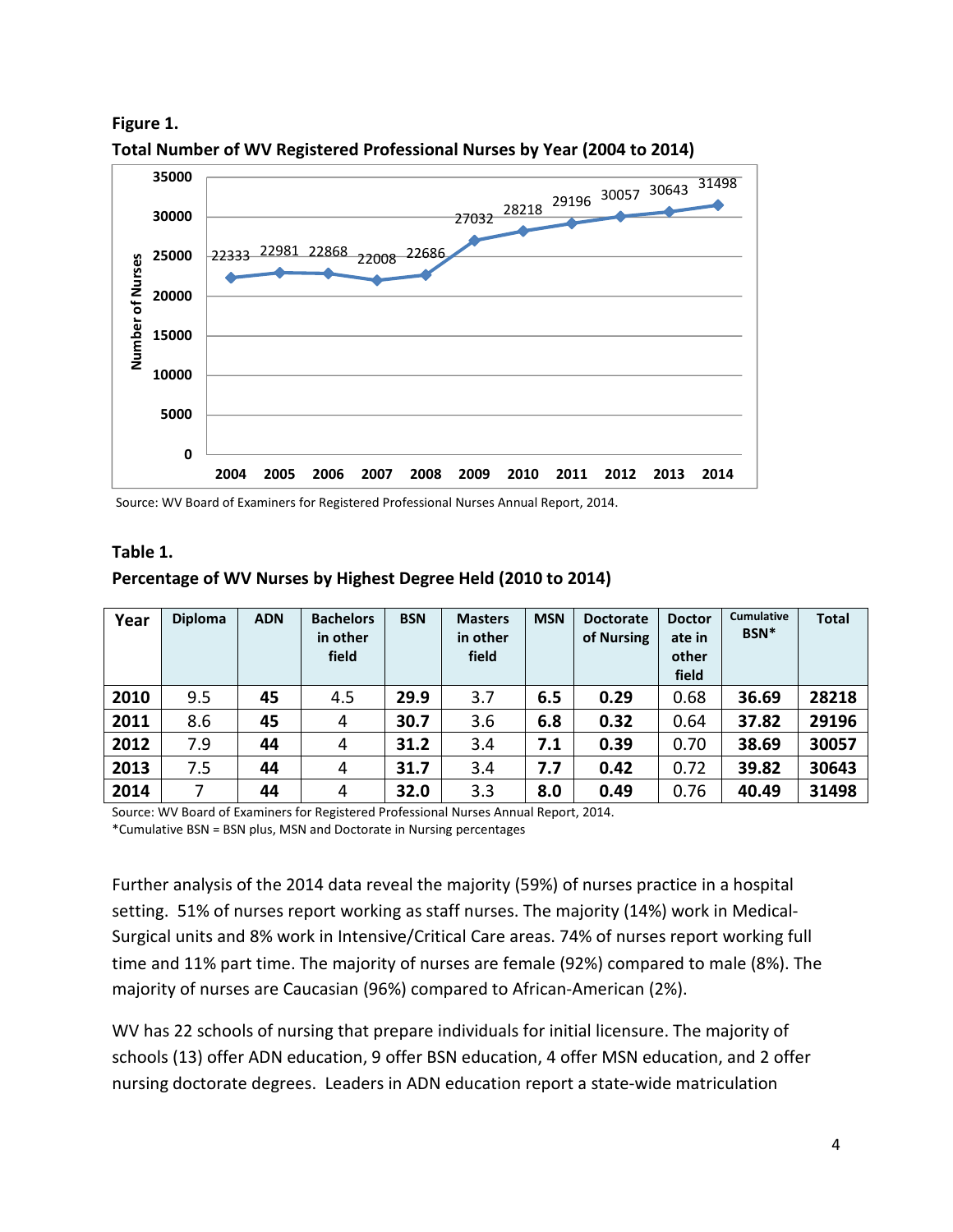curriculum that allows an individual to go from one ADN program to another without repeating courses; however, it is unclear why ADN nurses are not advancing their education to the BSN.

Further analysis of the Nursing Graduates by Degree reveal that WV is trending downward in the number of BSN graduates as compared to ADN graduates for the last two consecutive years as illustrated in Figure 2.





Source: WV Board of Examiners for Registered Professional Nurses Personal Communication with Laura Rhodes, 2015.

Clearly, WV is not only falling short of the IOM recommendation to increase the number of BSN nurses, WV has failed to graduate more BSN prepared nurses than ADN nurses for the past two years (Figure 2). This is a dangerous trend that can have detrimental results to the citizens of WV in terms of current and future health care delivery and outcomes.



**Figure 3. ADN, BSN and MSN Percentage Comparison by Contiguous States (2013)** 

Source: US Census Public Use Microdata, 2013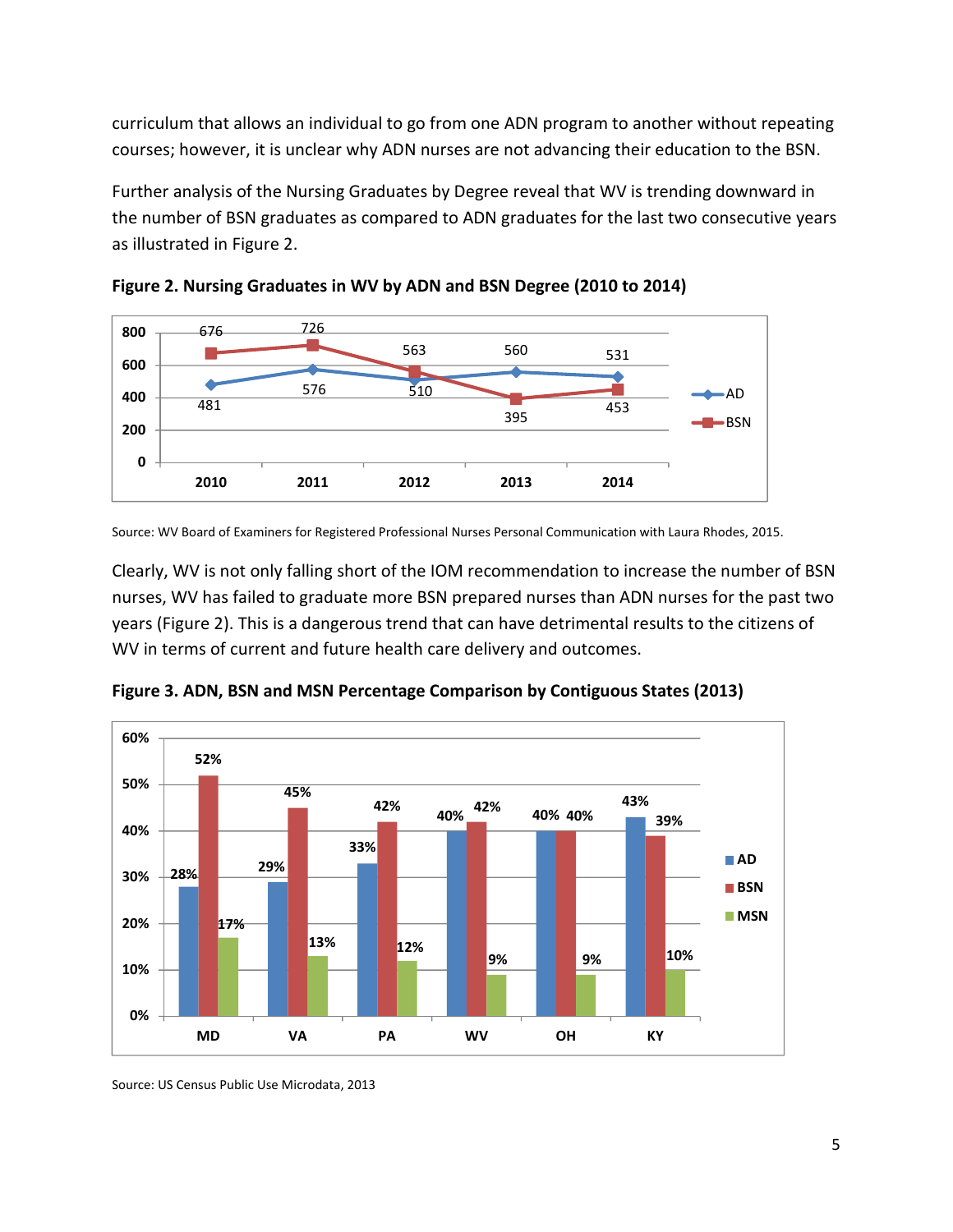Comparing WV to contiguous states using US Census data further validates the cumulative BSN rate (40%) and reveals that neighboring states are also having difficulty; specifically, Ohio and Kentucky in advancing the number of BSN nurses. It may be important to collaborate with the Future of Nursing in Virginia and Maryland to ascertain their action plan for this initiative since they are making progress (45% and 52% BSN respectively).

Evidence clearly indicates that higher proportions of BSN-prepared RNs in acute care hospitals enhance quality of care and patient outcomes; and, hence decrease healthcare costs. For these reasons, increasing the proportion of BSN-prepared RNs in acute care hospitals must be a priority. While the literature is plentiful with articles illustrating the benefits of, nurses' perceptions of, and barriers to BSN preparation, there is little to guide and assist CNOs in increasing the proportion of BSN-prepared RNs in their organization. This white paper is intended to fill that gap by recommending clear solutions and business benefits for advancing the percentage of BSN workforce, or be enrolled in a program, by 2020.

## **Solution**

Key solutions to increase the number of nurses with baccalaureate degrees from 40% to 80% by 2020 are to:

- Communicate the value of BSN preparation and current status in levels of preparation to CNOs in the state.
- Survey the CNOs to ascertain if they are hiring BSN graduates or have a plan to assist RNs to continue their education in their organization.
- Identify the barriers that prevent nurses from completing their BSN education.
- Develop a plan to remove the barriers.
- Acquire funding to support the above endeavors.

# **Solution Details**

In order to communication the current status in levels of preparation and identify the barriers for educational advancement of RNs, there must be a commitment and collaboration from key stakeholders.

- Ensure the FONWV Education task force includes all stakeholders for the purpose of communicating and collaboration from all regions of WV.
- Share the BSN White Paper results to CNOs in the state for the purpose of providing evidence for BSN preparation that improves patient care outcomes and reduces costs.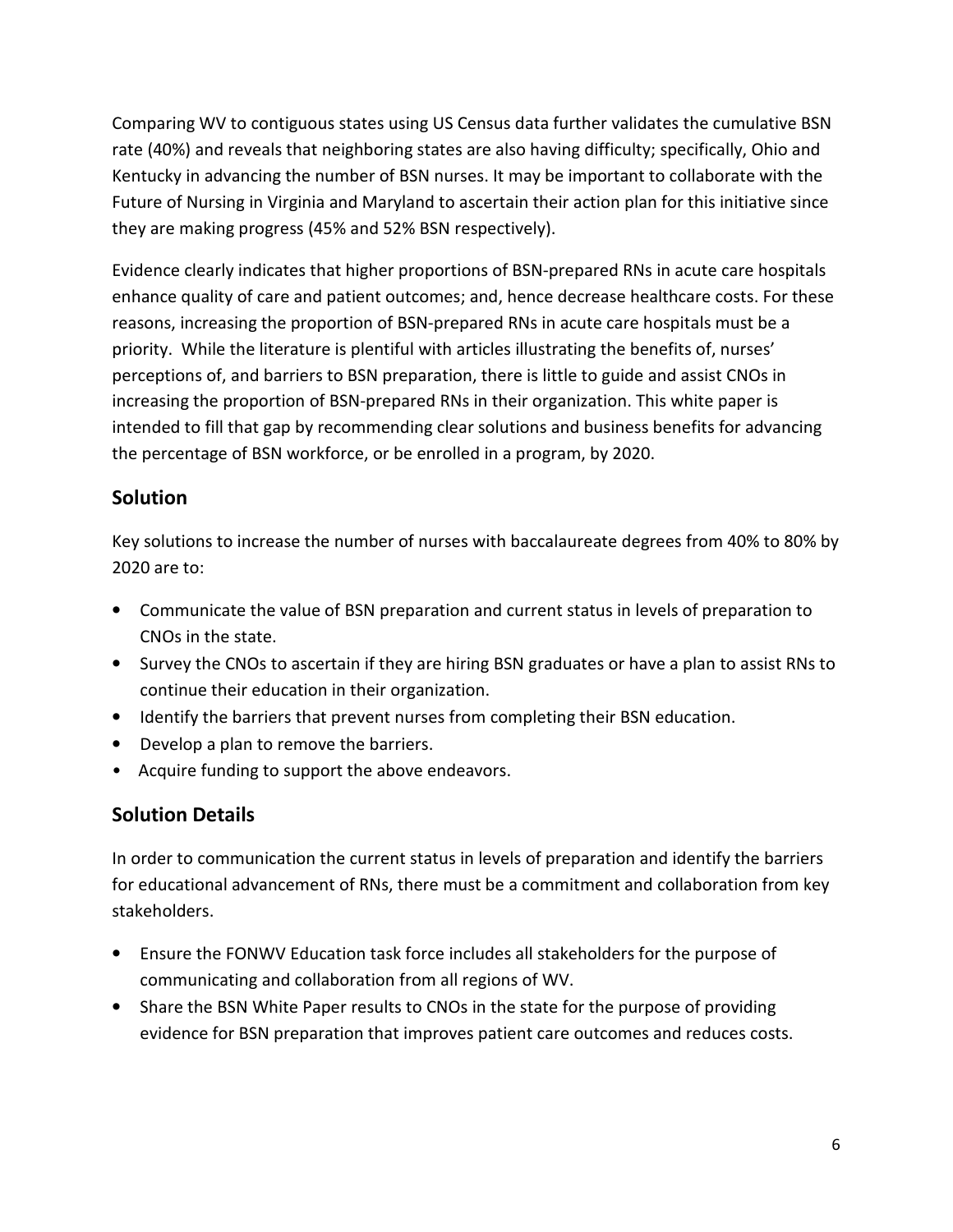- $\circ$  Survey CNOs to ascertain if they hire BSN graduates or have a plan to assist RNs to continue their education or have a mechanism in place for educational advancement.
- o WV Hospitals must invest in career ladder programs and support for baccalaureate nurses through funding programs like the Center for Nursing WV and the Workforce Development programs (Title VII, Public Health Service Act).
- o Pilot the New York Nurse Executive Toolkit that outlines how to increase the proportion of BSN-prepared RN in hospitals (Tydings, 2014).
- Complete a statewide assessment using surveys and focus groups to identify the barriers for advancing BSN education.
- Obtain a copy of the action plan used by FON in Virginia and Maryland to increase the numbers of BSNs.

#### **Rationale for BSN Progression**

There is a growing body of evidence that shows that BSN graduates bring unique skills to their work as nursing clinicians and play an important role in the delivery of safe patient care. As previously cited in the Introduction, there is a plethora of evidence demonstrating that BSN nursing education is a factor in patient safety and quality, thus reducing costs.

Baccalaureate nursing programs encompass all of the course work taught in associate degree and diploma programs plus a more in-depth treatment of physical and social sciences, nursing research, public and community health, nursing management, and the humanities (American Association of Colleges of Nursing, 2014).

Research shows that RNs prepared at the associate and diploma levels develop stronger professional skills after completing a BSN program (Phillips et al., 2002).

The federal government, the military, nurse executives, health care foundations, nursing organizations, and practice settings acknowledge the unique value of baccalaureate-prepared nurses and advocates for an increase in the number of BSN nurses across clinical settings.

In the interest of providing the best patient care and leadership by its nurse corps officers, the US Army, US Navy, and US Air Force all require the baccalaureate degree to practice as an active duty Registered Nurse. Commissioned officers within the US Public Health Service must also be baccalaureate-prepared.

The Veteran's Administration, the nation's largest employer of registered nurses, has established the baccalaureate degree as the minimum preparation its nurses must have for promotion beyond the entry-level.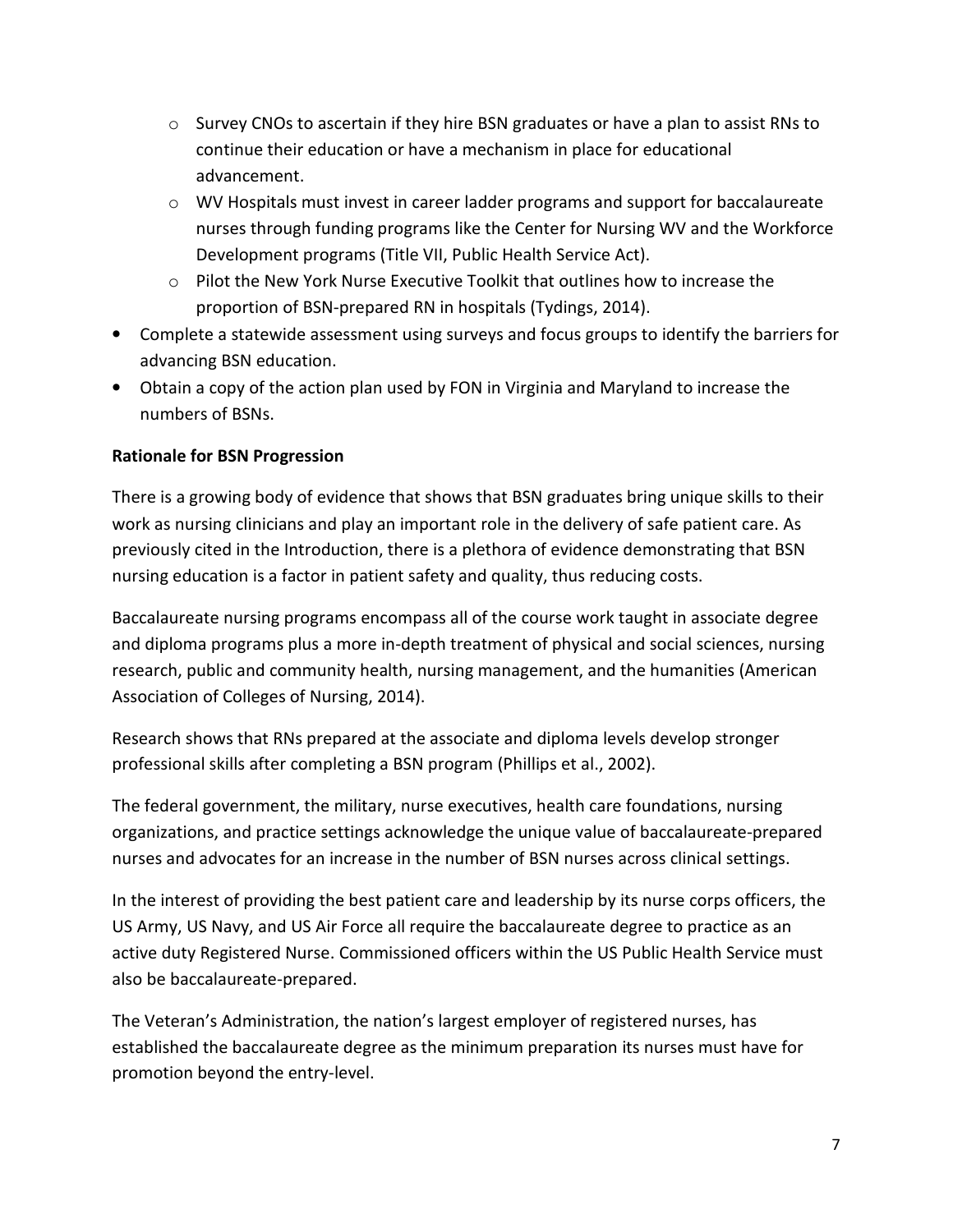Based on a nationwide Harris Poll (1999), 76% of the public believes that nurses should have four years of education to perform their duties.

Canada, Sweden, Portugal, Brazil, Iceland, Korea, Greece, and the Philippines are just some of the countries that require a four-year undergraduate degree to practice as a registered professional nurse.

One may argue why WV is having this debate about the BSN graduate when our government, the public, and other countries around the world have already moved in that direction.

## **Business Benefits**

For the past decade, nursing research has provided the evidence that education does make a difference in clinical practice. These studies demonstrate that nurses who hold a baccalaureate degree have better patient outcomes such as lower mortality, failure to rescue rates, less pressure ulcers, pulmonary embolism, length of stay, and mortality associated with heart failure. Additionally, the research indicates that nurses with a BSN are more proficient in their ability to make nursing diagnoses and evaluate nursing interventions as well as demonstrate improved professional integration and research/evaluation skills. Unfortunately, when "The Lead Frog Group" site was accessed to compare WV hospitals regarding hospital acquired conditions, the majority have not submitted data (http://www.leapfroggroup.org).

The Institute for Healthcare Improvement uses the term "dark green dollars" when qualityimprovement initiatives yield cost savings that can be tracked to the bottom line through both cost avoidance and cost savings. Many of the outcomes above are realized through cost avoidance for each healthcare-acquired condition. Research reveals that BSN nurses can provide effective and efficient care that leads to cost avoidance for hospitals thus contributing to the bottom line.

Another very important and evolving dialogue that needs to be considered is the economic impact of chronic diseases WV. The overall economic impact of chronic diseases in West Virginia is \$10.5 billion dollars with productivity loss at 77% of this amount. West Virginia ranks 50th by having the highest rates of cancer, heart disease, diabetes, hypertension, stroke, mental disorders, and pulmonary conditions. Increasing the number of BSN nurses in WV can improve the treatment costs and lower lost worker productivity not only in hospitals but in primary care centers as well.

Finally, providing a statewide funded action plan may allow nurses to continue their BSN education by staying in their primary residence while adherence to educational standards and speeding the educational process. This will assist in increasing the proportion of BSN-prepared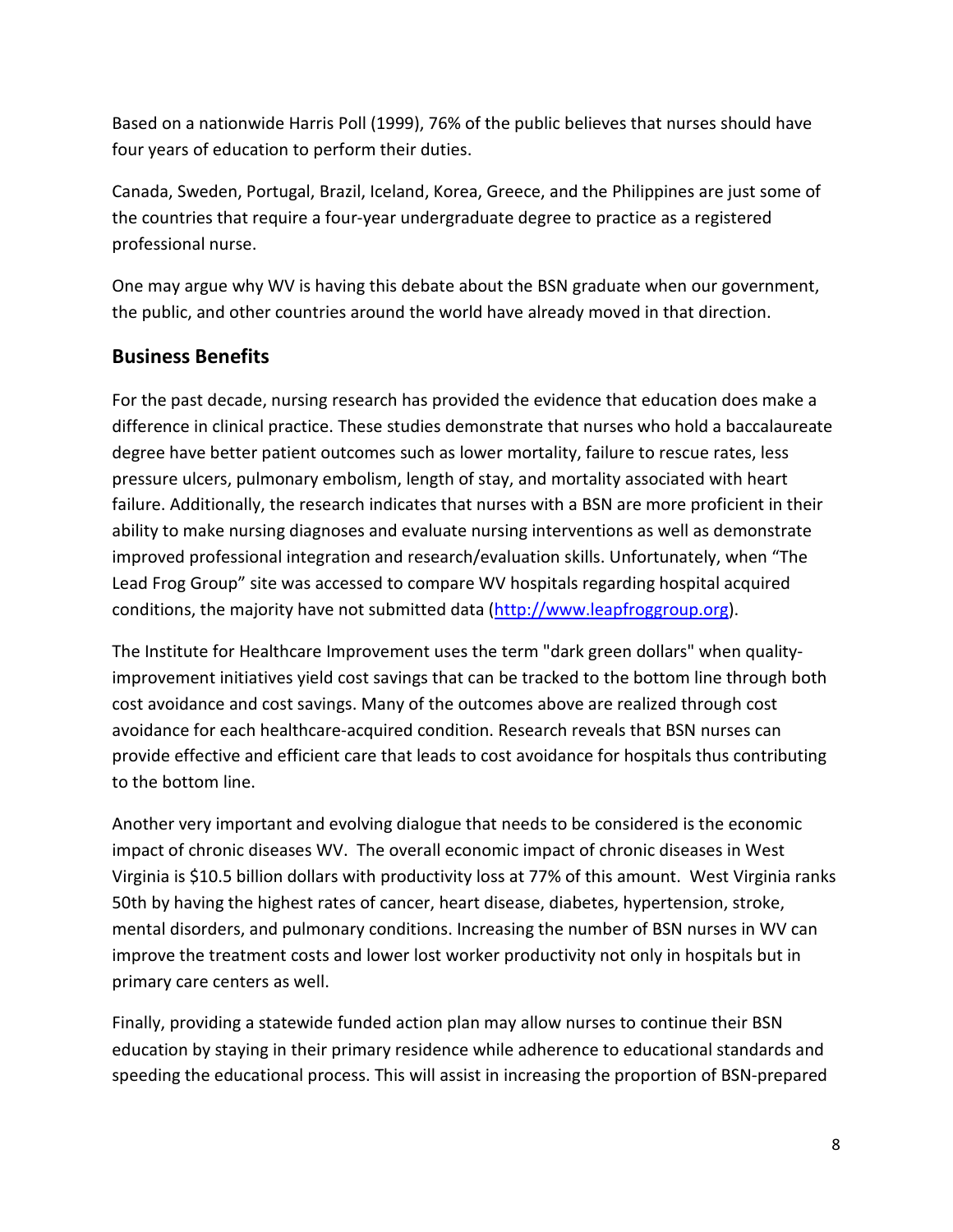RNs in hospitals to enhance patient outcomes, improve nurse satisfaction and turnover, and save valuable healthcare dollars.

#### **Summary**

WV is woefully behind in meeting or exceeding the number of BSN graduates by 2020. Data reveal stagnant and dismal results as evidenced by only a 3.8% increase in the cumulative number of BSN nurses over a five year time frame in WV. Additionally, Nursing Graduates by Degree (2014) data reveal that WV is trending downward in the number of BSN graduates as compared to ADN graduates for the last two years. We need to identify and understand the barriers that impede nurses from continuing their BSN education in WV so that the barriers can be analyzed for removal. It is time to fast forward the educational process for ADN nurses in WV to move ahead in endeavors to provide better patient care. Removing the educational obstacles will take courage; however, the benefits will outweigh the results in the next five years. It is time for CNOs to stand together to create a significant change to the education and healthcare systems in WV. Now is the time for action.

# **Call to Action**

The FONWV must formulate statewide Education task force of dedicated thought and action leaders to communicate the value of the BSN nurse and identify barriers for ADN nurses to advance their education. An action plan needs to be developed and funding sources identified to actualize the plan within the next six months. This may include determining what border states such as Virginia and Maryland are doing to meet advance BSN education. We must act in urgency if we are to turn the downward trend and make progress.